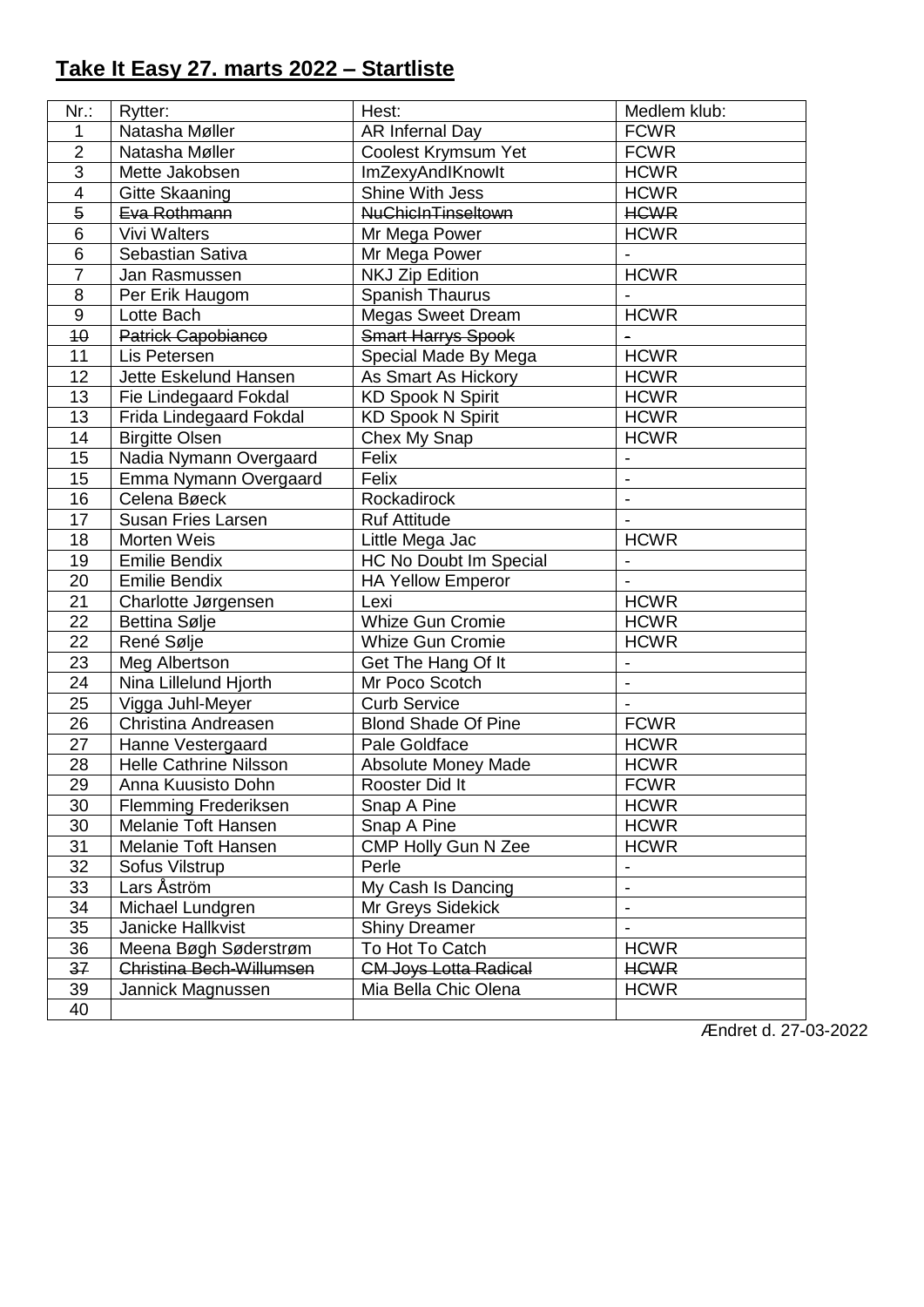# **Take It Easy 27. marts 2022, start kl. 8**

# Open Halter hingste

| Nr. | "Vitt⊷<br>__ | $-$<br>Hest: |  |
|-----|--------------|--------------|--|
|     |              |              |  |

# Open Halter vallakker

| Nr:    | Rytter:               | Hest:               | Placering: |
|--------|-----------------------|---------------------|------------|
| ົ<br>ٽ | Mette Jakobsen        | ImZexvAndIKnowlt    |            |
| 24     | Nina Lillelund Hiorth | Mr Poco Scotch      |            |
| 25     | Vigga Juhl-Meyer      | <b>Curb Service</b> |            |

## Open Halter hopper

| $Nr$ : | Rytter:              | Hest:                         | Placering: |
|--------|----------------------|-------------------------------|------------|
|        | Gitte Skaaning       | <b>Shine With Jess</b>        |            |
| 19     | <b>Emilie Bendix</b> | <b>HC No Doubt Im Special</b> |            |
| ົາ 1   | Charlotte Jørgensen  | -exi                          |            |

#### Amateur Showmanship at Halter

| $Nr$ : | Rytter:                | Hest: | Placering: |
|--------|------------------------|-------|------------|
| 15     | Nadia Nymann Overgaard | Felix |            |
| ິ      | Charlotte Jørgensen    | Lexi  |            |

# Youth Showmanship at Halter

| $Nr$ : | .<br>'VITAI | 'Hest: |  |
|--------|-------------|--------|--|
|        |             |        |  |

# Novice Horse Showmanship at Halter

| Nr: | Rytter:              | Hest:                   | Placering: |
|-----|----------------------|-------------------------|------------|
|     | Mette Jakobsen       | <b>ImZexyAndIKnowlt</b> |            |
| 19  | <b>Emilie Bendix</b> | HC No Doubt Im Special  |            |

# Beginner Showmanship at Halter

| $Nr$ : | $1 + 1 - 1$<br>≏ו<br>vı<br>. ושו | $H\Delta$ ction $H$<br>ר⊎ט.                                               | iauti<br>. . |
|--------|----------------------------------|---------------------------------------------------------------------------|--------------|
|        | Mette<br>kobsen<br>Jak           | م الله .<br>יי<br>`nowIt<br>∠exv<br>אור<br>11 O<br>11 I Z<br>$M$ $A$<br>u |              |

# Open Ranch Riding

| $Nr$ : | Rytter:       | Hest:                  | Placering: |
|--------|---------------|------------------------|------------|
|        | Jan Rasmussen | <b>NKJ Zip Edition</b> |            |
| 11     | Lis Petersen  | Special Made By Mega   |            |

# Amateur Ranch Riding

| $Nr$ : | .vtter:       | Hest:                  | Placering: |
|--------|---------------|------------------------|------------|
|        | Jan Rasmussen | <b>NKJ Zip Edition</b> |            |
|        | Lis Petersen  | Special Made By Mega   |            |

#### Youth Ranch Riding

| Nr.: | -<br>.vtter: | Hest: | -<br>.<br>. |
|------|--------------|-------|-------------|
|      |              |       |             |

# Beginner Ranch Riding

| <b>Beginner</b><br>$-0.05$<br>ıdın a<br>анст<br>ாட |            |       |     |  |
|----------------------------------------------------|------------|-------|-----|--|
| $Nr$ .:                                            | $  -$<br>e | Hest: | . . |  |
|                                                    |            |       |     |  |

# Novice Horse Ranch Riding **Novice Horse Ranch Riding**

| $Nr.$ : | tter:                          | Hest:               | $\sim$<br>י וג |
|---------|--------------------------------|---------------------|----------------|
| 14      | - -<br>ിsen<br><b>Birditte</b> | Snap<br>Chex<br>Mv. |                |

#### Walk & Trot Ranch Riding

| $Nr$ : | :vtter: | ് പ്രറ*്<br>1051. | $\sim$ $\sim$ $\sim$ $\sim$<br>. |
|--------|---------|-------------------|----------------------------------|
|        |         |                   |                                  |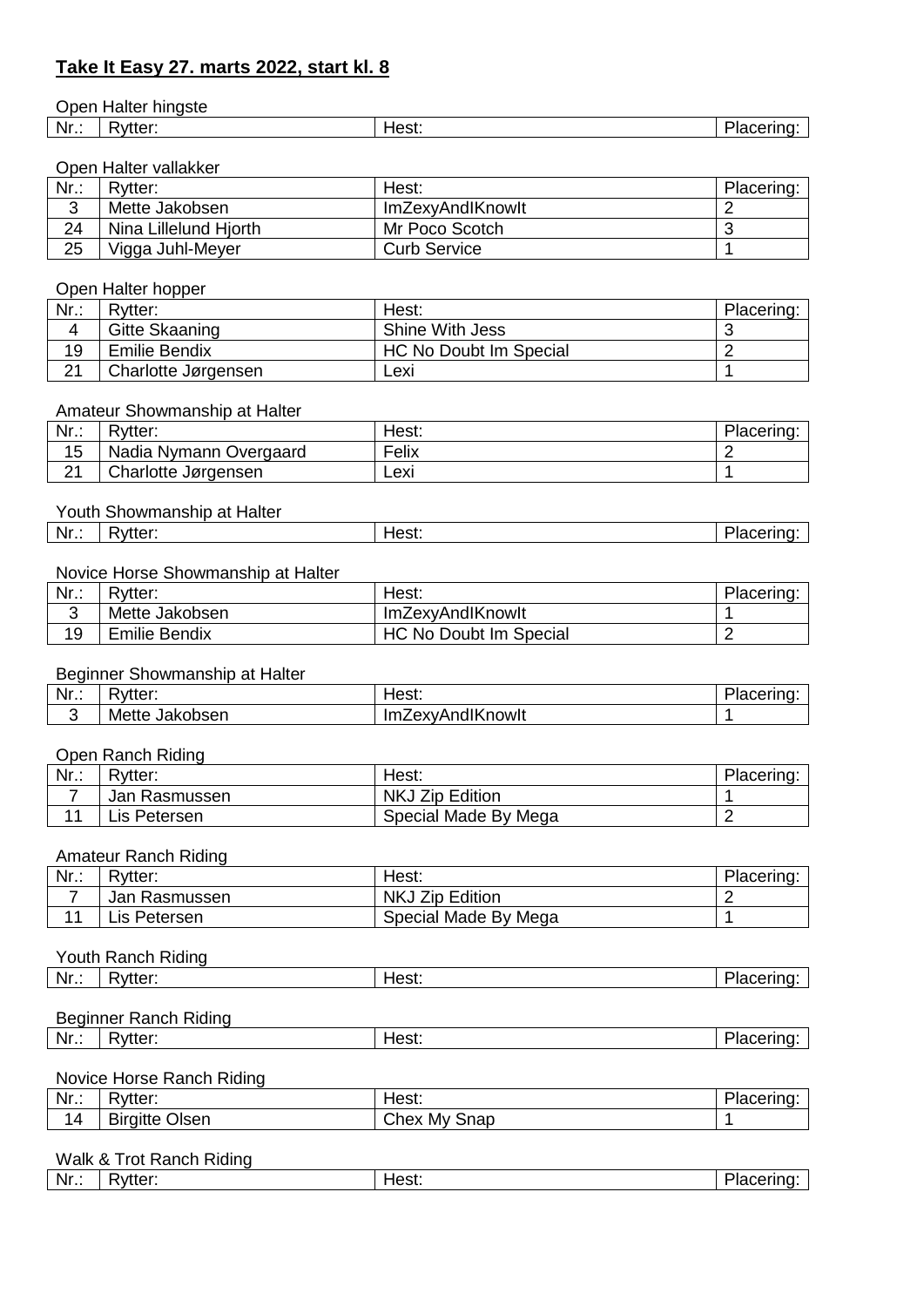Open Western Riding

| Nr.: |                     | ⊣oct<br>ט טו.                            | ugiliu. |
|------|---------------------|------------------------------------------|---------|
|      | ersen<br>$\epsilon$ | Mega<br>вv<br>⊇∩cia∟<br>Made<br>-<br>- - |         |

Open Hunter Under Saddle

| $Nr$ :   | .<br>τνιιθι.                               | ۱۸۴۰۰<br>1051. | ਾਸ⊞।ਪਰ |
|----------|--------------------------------------------|----------------|--------|
| ◠<br>- - | <b>__</b><br>aensen<br>JØr<br>ત્રાલ<br>лык | Lexi           |        |

# Walk & Trot Hunter Under Saddle

| Nr          | $-1$                              | -lest:                            | È  |
|-------------|-----------------------------------|-----------------------------------|----|
| <b>TI.L</b> | . וטו                             |                                   | ıя |
| つに<br>∠     | <br>Juhl-Mever<br>.<br>vinc<br>ັບ | הומוני<br>"VICE<br>∺י<br>Ju<br>ີ້ |    |

# Open Hunt Seat Equitation

| Nr<br>.       | tter:             | lest: | ⊷ |
|---------------|-------------------|-------|---|
| ິ<br><u>.</u> | Jørgensen<br>тюце | Lexi  |   |

# Walk & Trot Hunt Seat Equitation

| $Nr$ :   | D.                            | adot∴           | $\sim$     |
|----------|-------------------------------|-----------------|------------|
|          | $\overline{\phantom{a}}$      | – –             | - - - -    |
|          | ∀tter:                        | 1051.           | ⊺ia∪UIIIu. |
| つら<br>∠◡ | .<br>Vidda<br>Juhl-Meyer<br>ັ | oervice<br>Curb |            |

# **Pause 20 min. – trailbane sættes op**

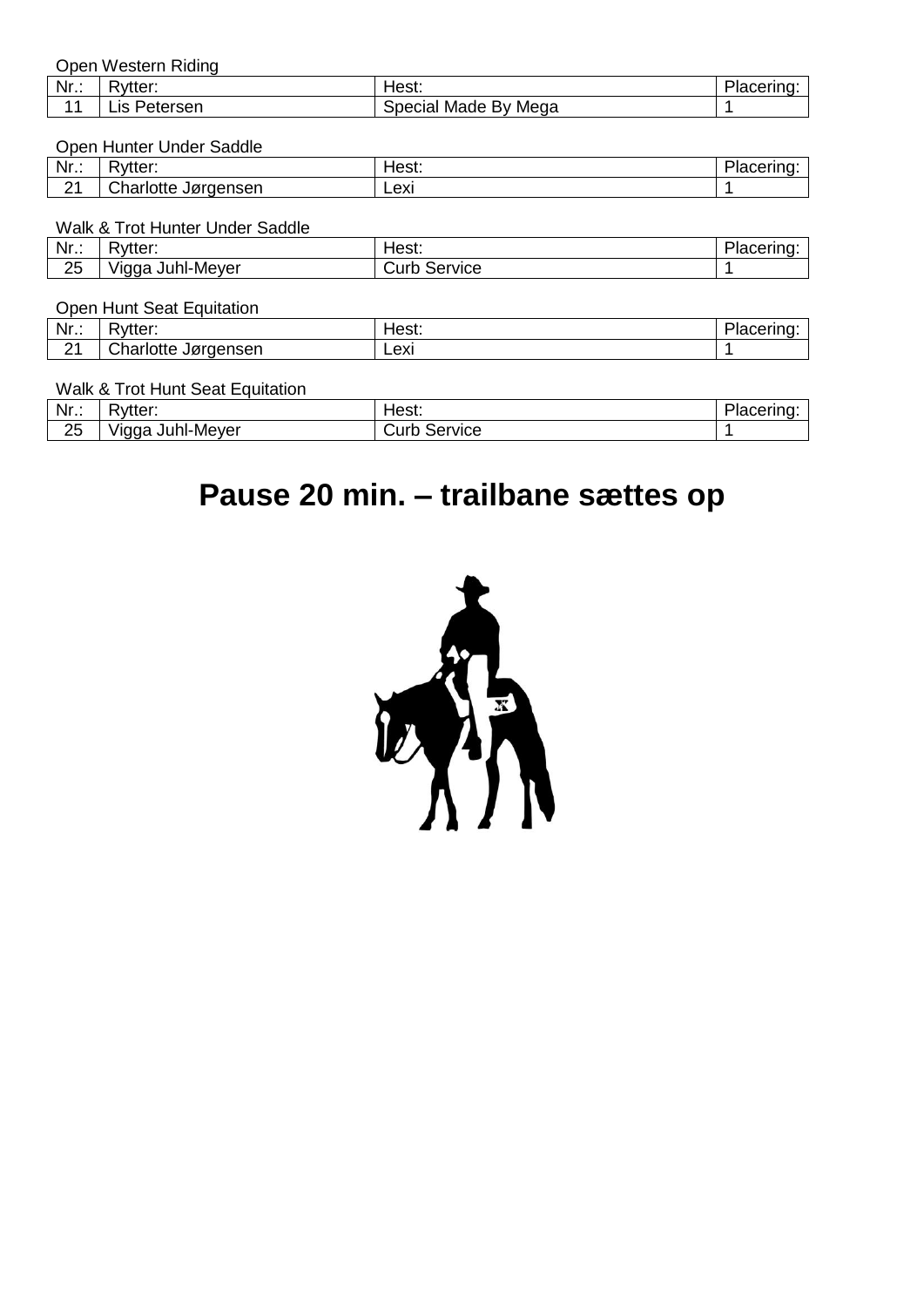| Open Trail |  |
|------------|--|
|            |  |

| $Nr.$ : | Rytter:                    | Hest:                  | Placering: |
|---------|----------------------------|------------------------|------------|
|         | Jan Rasmussen              | <b>NKJ Zip Edition</b> | 4          |
| 11      | Lis Petersen               | Special Made By Mega   |            |
| 16      | Celena Bøeck               | Rockadirock            | DQ         |
| 18      | Morten Weis                | Little Mega Jac        |            |
| 30      | <b>Melanie Toft Hansen</b> | Snap A Pine            | ◠<br>×.    |

# Amateur Trail

| Nr: | Rytter:             | Hest:                  | Placering: |
|-----|---------------------|------------------------|------------|
| 6   | <b>Vivi Walters</b> | Mr Mega Power          |            |
|     | Jan Rasmussen       | <b>NKJ Zip Edition</b> |            |
|     | Lis Petersen        | Special Made By Mega   |            |
| 16  | Celena Bøeck        | Rockadirock            |            |
| 18  | Morten Weis         | Little Mega Jac        |            |

# Youth Trail

| $Nr$ :       | .<br>∵vuer.                              | ا عما<br>1051.                                          | . |
|--------------|------------------------------------------|---------------------------------------------------------|---|
| $\sim$<br>ა∪ | ⊥oft <sup>µ</sup> '<br>Melanie<br>Hansen | $\overline{\phantom{a}}$<br>'ine<br>$\sim$ 11 Km $\sim$ |   |

# Beginner Trail

| Nr. | ,,,,,,,<br>‴uer. | -lest:                              | -- |
|-----|------------------|-------------------------------------|----|
| ັ   | Bach<br>Lotte    | Dream<br>sweet<br>-<br><b>Medas</b> | DQ |

# Novice Horse Trail

|  | Nr. | 111 |  |  |
|--|-----|-----|--|--|
|--|-----|-----|--|--|

# Walk & Trot Trail

| $Nr.$ : | Rytter:                       | Hest:                      | Placering: |
|---------|-------------------------------|----------------------------|------------|
| 24      | Nina Lillelund Hiorth         | Mr Poco Scotch Jr          |            |
| ^7      | Hanne Vestergaard             | <b>Pale Goldface</b>       | DQ         |
| 28      | <b>Helle Cathrine Nilsson</b> | <b>Absolute Money Made</b> | DQ         |

# Trail In Hand

| $Nr$ :      | Rytter:                | Hest:                   | Placering: |
|-------------|------------------------|-------------------------|------------|
| $\sim$<br>ີ | Mette Jakobsen         | <b>ImZexyAndIKnowlt</b> |            |
| 4           | Gitte Skaaning         | <b>Shine With Jess</b>  |            |
| 15          | Nadia Nymann Overgaard | Felix                   |            |
| 19          | <b>Emilie Bendix</b>   | HC No Doubt Im Special  |            |

# Lead Line

| Nr: | Rytter:               | Hest:               | Placering: |
|-----|-----------------------|---------------------|------------|
| 25  | Vigga Juhl-Meyer      | <b>Curb Service</b> |            |
| 6   | Anna                  | Mr Mega Power       |            |
| 15  | Emma Nymann Overgaard | Felix               |            |

# **Frokost ½ time**

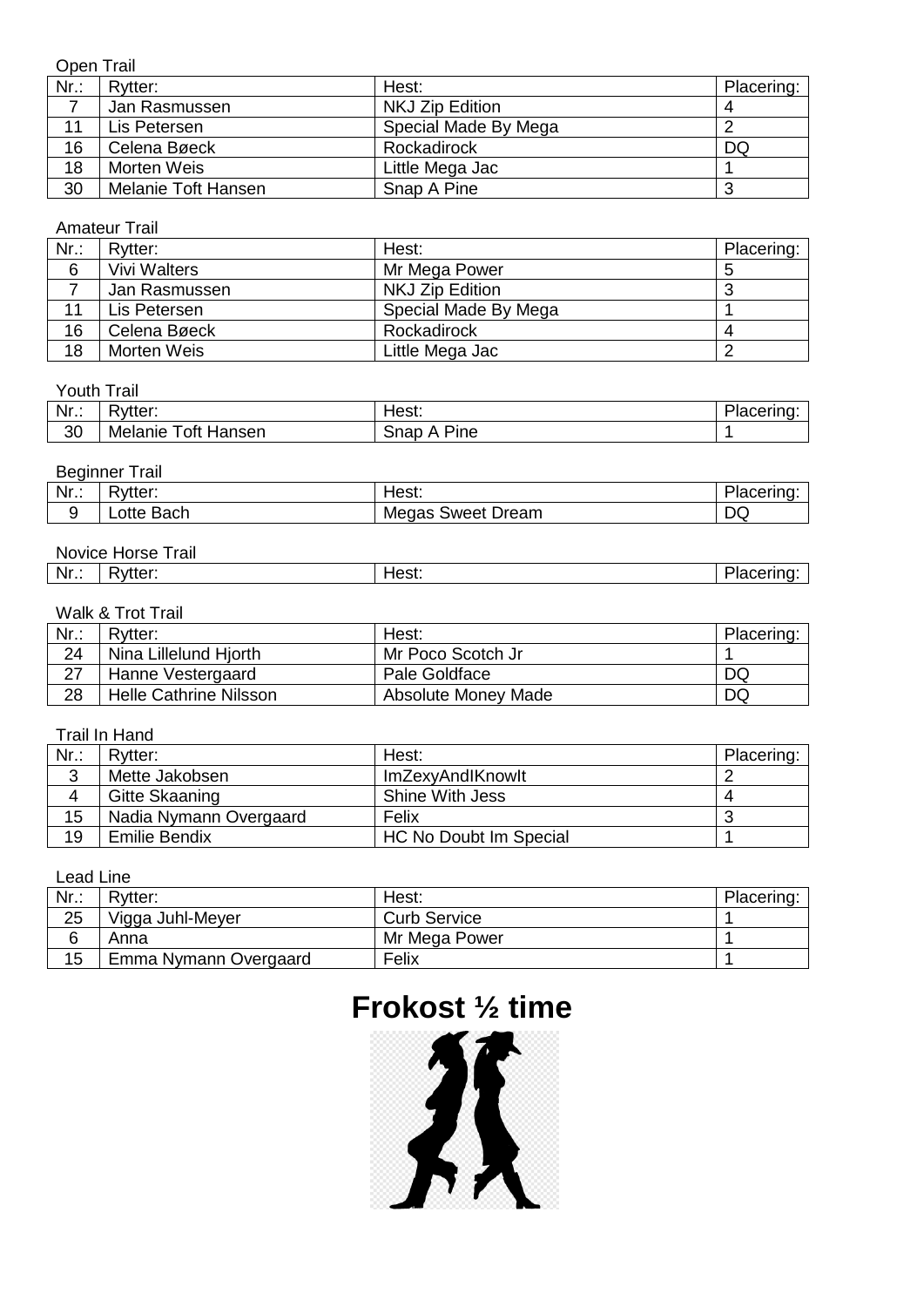Amateur Pleasure

| $Nr$ :        | -<br>. vtter:<br>.           | $100 +$<br>ט טו. |  |
|---------------|------------------------------|------------------|--|
| $\sim$<br>- - | aensen<br>JØľ<br>,,,,<br>. . | Lexi             |  |

## Open Pleasure

| $Nr$ : | 'vtter: | -lest: | n'<br>ъ |
|--------|---------|--------|---------|
|        |         |        |         |

| Youth.  | Pleasure |                      |
|---------|----------|----------------------|
| $Nr.$ : | 'vtter:  | <b>I</b> dcenii<br>. |

# Amateur Horsemanship

| Nr:  | Rytter:               | Hest:               | Placering: |
|------|-----------------------|---------------------|------------|
|      | Lotte Bach            | Megas Sweet Dream   |            |
| 12   | Jette Eskelund Hansen | As Smart As Hickory |            |
| ົາ 1 | Charlotte Jørgensen   | _exi                |            |

#### Open Horsemanship

| $Nr$ :   | Rytter:               | Hest:                    | Placering: |
|----------|-----------------------|--------------------------|------------|
| 12       | Jette Eskelund Hansen | As Smart As Hickory      |            |
| 20       | <b>Emilie Bendix</b>  | <b>HA Yellow Emperor</b> |            |
| $\Omega$ | Charlotte Jørgensen   | _exi                     |            |

# Youth Horsemanship

| Nr | $\cdots$ , $\cdots$<br>≧νττ∈. | . .<br>$\sim$ |
|----|-------------------------------|---------------|
|    |                               |               |

# Beginner Pleasure

| $Nr$ : |                           | ⊣octr<br>טסו.             | . |
|--------|---------------------------|---------------------------|---|
| 28     | Cathrine Nilsson<br>Helle | Made<br>Monev<br>Absolute |   |

# Novice Horse Pleasure

| Nr.: | .<br>″vπer.<br>$\sim$ $\sim$ | Hest:<br>____ | -<br>$- - -$<br>. .<br><br>____ |
|------|------------------------------|---------------|---------------------------------|
|      |                              |               |                                 |

| w       | r∩t<br>.<br>$\sim$<br>. |       |  |
|---------|-------------------------|-------|--|
| $Nr.$ : | .                       | lest: |  |

# Beginner Horsemanship

| $Nr$ : | .⁄itar:      | Hest:                           |  |
|--------|--------------|---------------------------------|--|
| ັ      | otte<br>Bach | <b>Jream</b><br>sweet.<br>Megas |  |

|         | Novice Horse Horsemanship  |       |            |
|---------|----------------------------|-------|------------|
| $Nr.$ : | Rytter:                    | Hest: | Placering: |
|         |                            |       |            |
|         | Walk & Trot Horsemanship   |       |            |
|         | $Nr.: \vert Rytter: \vert$ | Hest: | Placering: |

# **½ times opvarmning for reining ryttere. INGEN reining ryttere før efter sidste horsemanship klasse.**

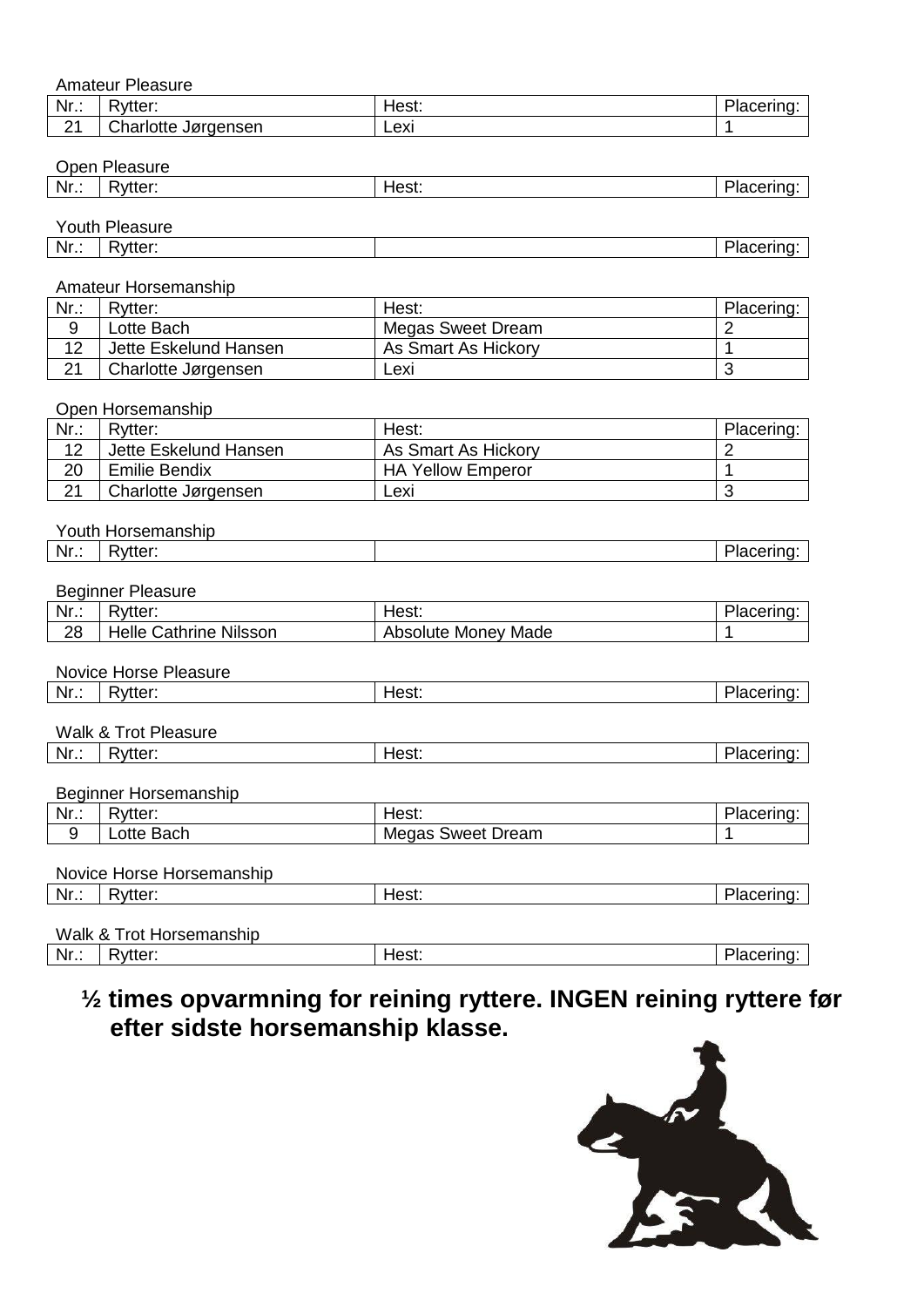NRHA.dk Easy level 1

| $Nr$ : | -<br>'vtter:                       | Hest:                    | $\overline{1}$<br>IOROR<br>Naddo. | וכו<br>$\sim$ $\sim$ n $\sim$<br>ાતા<br>'UUIIIU |
|--------|------------------------------------|--------------------------|-----------------------------------|-------------------------------------------------|
|        | .<br>$\sim$<br>Sativa<br>ebastiarد | -<br>Power<br>Mr<br>Meaa |                                   | -67<br>v,                                       |

# NRHA.dk Easy level 2

| $Nr.$ : | Rytter:                 | Hest:                    | Klasse:        | Placering: |
|---------|-------------------------|--------------------------|----------------|------------|
| 13      | Frida Lindegaard Fokdal | <b>KD Spook N Spirit</b> | E <sub>2</sub> | 2/67,5     |
| 22      | René Sølje              | <b>Whize Gun Cromie</b>  | E <sub>2</sub> | 4/54       |
| 27      | Hanne Vestergaard       | Pale Goldface            | E <sub>2</sub> | 3/61       |
| 30      | Flemming Frederiksen    | Snap A Pine              | E <sub>2</sub> | /68,5      |

#### NRHA.dk Easy level 3

| $Nr_{\cdots}$ | ⁄tter:                              | Hest:                                         | $\mathcal{L}^*$<br>10000<br>vidoot. | D)<br>nacennu |
|---------------|-------------------------------------|-----------------------------------------------|-------------------------------------|---------------|
| $\mathbf{r}$  | <b>Jvergaard</b><br>Nadia<br>Nvmann | $\cdots$<br>$\overline{\phantom{0}}$<br>∙elix | $\overline{ }$<br>-<br>∼∟           | 65            |

# NRHA.dk Easy level 4

| $Nr$ .: | Rytter:                          | Hest:           | Klasse:           | Placering:        |
|---------|----------------------------------|-----------------|-------------------|-------------------|
| 15      | Nadia Nymann Overgaard           | Felix           | −<br>$-$<br>- E - | 67,5              |
| —       | <b>Fries</b><br>Susanl<br>Larsen | Attitude<br>Ruf | −<br><u>ь</u>     | 66<br>$\sim$<br>▃ |

# [Novice Horse Reining / NRHA.dk Green As Grass Horse] Pattern 8

| $Nr.$ : | Rytter:               | Hest:                  | Klasse:       | Placering: |
|---------|-----------------------|------------------------|---------------|------------|
|         | Natasha Møller        | AR Infernal Day        | <b>HCWR</b>   |            |
| 8       | Per Erik Haugom       | <b>Spanish Thaurus</b> | <b>NRHAdk</b> | /69        |
| 14      | <b>Birgitte Olsen</b> | Chex My Snap           | <b>NRHAdk</b> | 4/63,5     |
| 33      | Lars Åström           | My Cash Is Dancing     | <b>HCWR</b>   | 1/71,5     |
| 36      | Meena Bøgh Søderstrøm | To Hot To Catch        | <b>NRHAdk</b> | 2/68,5     |
| 39      | Jannick Magnussen     | Mia Bella Chic Olena   | <b>NRHAdk</b> | 3/65       |

# [Amateur Reining / NRHA.dk Non-Pro] Pattern 6

| $Nr$ : | Rytter:                  | Hest:                    | Klasse:       | Placering: |
|--------|--------------------------|--------------------------|---------------|------------|
| 8      | Per Erik Haugom          | <b>Spanish Thaurus</b>   | <b>NRHAdk</b> | 2/68,5     |
| 29     | Anna Kuusisto Dohn       | Rooster Did It           | <b>NRHAdk</b> |            |
| 23     | Meg Albertson            | Get The Hang Of It       | <b>NRHAdk</b> |            |
| 34     | Michael Lundgren         | <b>Mr Greys Sidekick</b> | <b>NRHAdk</b> | 1/69       |
| 35     | <b>Janicke Hallkvist</b> | <b>Shiny Dreamer</b>     | <b>HCWR</b>   | 1/70,5     |

#### [Open Reining / NRHA.dk Open] Pattern 14

| Nr: | Rytter:              | Hest:                    | Klasse:       | Placering: |
|-----|----------------------|--------------------------|---------------|------------|
| 20  | <b>Emilie Bendix</b> | <b>HA Yellow Emperor</b> | <b>HCWR</b>   |            |
| 33  | Lars Aström.         | My Cash Is Dancing       | <b>NRHAdk</b> |            |
| 35  | Janicke Hallkvist    | <b>Shiny Dreamer</b>     | <b>HCWR</b>   | 69.5       |

# [Beginner Reining / NRHA.dk Greener Than Grass] Pattern 5

| $Nr$ : | Rytter:                   | Hest:                      | Klasse:       | Placering: |
|--------|---------------------------|----------------------------|---------------|------------|
| . –    | <b>Susan Fries Larsen</b> | <b>Ruf Attitude</b>        | <b>NRHAdk</b> |            |
| 26     | Christina Andreasen       | <b>Blond Shade Of Pine</b> | <b>NRHAdk</b> |            |

# [NRHA.dk Rookie 1 / NRHA.dk Rookie 2] Pattern 15

| $Nr.$ : | Rytter:               | Hest:                      | Klasse:          | Placering: |
|---------|-----------------------|----------------------------|------------------|------------|
| 13      | Fie Lindegaard Fokdal | <b>KD Spook N Spirit</b>   | ROK <sub>1</sub> | 1/68       |
| 14      | <b>Birgitte Olsen</b> | Chex My Snap               | ROK <sub>1</sub> | 3/66       |
| 23      | Meg Albertson         | Get The Hang Of It         | ROK <sub>1</sub> | 1/68       |
| 26      | Christina Andreasen   | <b>Blond Shade Of Pine</b> | ROK <sub>1</sub> | 3/66       |
| 29      | Anna Kuusisto Dohn    | Rooster Did It             | ROK1+ROK2        | . O        |
| 31      | Melanie Toft Hansen   | CMP Holly Gun N Zee        | ROK <sub>2</sub> | -0         |
| 36      | Meena Bøgh Søderstrøm | To Hot To Catch            | ROK <sub>1</sub> | 65         |
| 39      | Jannick Magnussen     | Mia Bella Chic Olena       | ROK <sub>1</sub> | 63         |